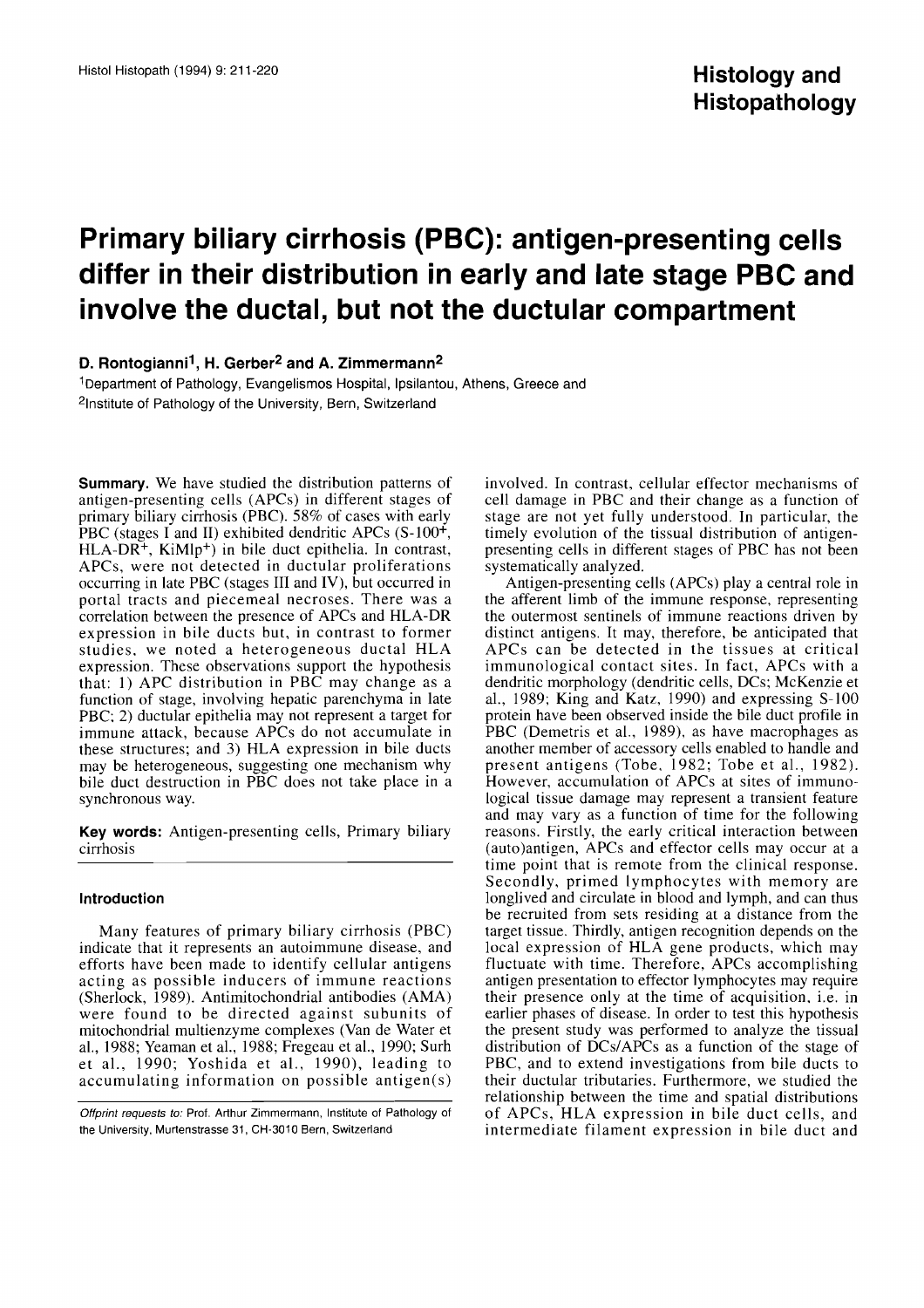| PATIENT | SEX/AGE | <b>HEPATOMEGALY</b> | SPLENOMEGALY             | IgM<br>AUTO Abs |                          |                          |      | LFT              |                  |
|---------|---------|---------------------|--------------------------|-----------------|--------------------------|--------------------------|------|------------------|------------------|
|         | (yrs)   |                     |                          | <b>AMA</b>      | <b>ANA</b>               | <b>SMA</b>               | g(1) | GEC <sup>1</sup> | GEC <sup>2</sup> |
|         | F/67    |                     | $\ddot{}$                | $+$             |                          | $\overline{\phantom{a}}$ | 3.8  | 254              | 4.9              |
| 2       | F/66    |                     |                          | $+$             |                          |                          | 4.8  | 240              | 5.3              |
| $3^*$   | F/34    |                     | $\ddot{}$                | $^{+++}$        | $+$                      | $\blacksquare$           | 10.5 | 385              | 77               |
| 4       | F/58    |                     |                          | $++$            | $\ddot{}$                | $\hat{\phantom{a}}$      | 16.3 | 416              | 5.5              |
| 5       | F/53    |                     |                          | $+$             | $\tilde{\phantom{a}}$    | ٠                        | 10.1 | 462              | 6.3              |
| 6       | F/65    |                     | $\overline{\phantom{a}}$ | $+$             | $\overline{\phantom{a}}$ | $\blacksquare$           | 20.4 | 424              | 7.1              |
|         | F/46    |                     |                          | $+$             | $\blacksquare$           | ۰                        | nk   | 421              | 6.9              |
| 8       | F/68    |                     | nk                       | $+$             | $\hat{\phantom{a}}$      |                          | 5.5  | 244              | 5.3              |
| 9       | F/71    |                     | nk                       | $++$            | nk                       | nk                       | 10.9 | 237              | 42               |
| 10      | F/47    | $+$                 | nk                       | $+$             | $\ddot{}$                | nk                       | 3.3  | 362              | 6.3              |
| $11*$   | F/62    |                     | $+$                      | $+$             | nk                       | nk                       | 9.4  | 241              | 4.7              |
| $12*$   | F/55    |                     |                          | $+$             | $\overline{\phantom{a}}$ | $\overline{\phantom{a}}$ | 10.7 | 359              | 8.1              |
| 13      | F/33    |                     |                          | $+$             | nk                       | nk                       | 2.3  | 372              | 7.3              |
| 14      | F/55    |                     | $\ddot{}$                | $+$             | $\overline{\phantom{a}}$ | $\blacksquare$           | 5.3  | 199              | 4.3              |

**Table 1.** Summary of relevant patient data.

\*: more than one biopsy per patient analyzed; AUTO Abs: autoimmune antibodies; AMA: antimitochondrial antibodies; ANA: antinuclear antibodies; GEC: galactose elimination capacity; GEC<sup>1</sup>: mg/min (normal range, 370-640); GEC<sup>2</sup>: mg/min/kg (normal range, 6.8-9.1); LFT: liver function tests; nk: not known; SMA: anti-smooth muscle antibodies.

# **Materials and methods**

Liver tissue samples were obtained from 14 female patients with PBC diagnosed according to generally accepted clinical and biochemical criteria (James et al., 1983). The relevant patient data are summarized in Table 1. Histological staging is listed in Table 2. As a working formulation, PBC stages I and II were defined as early stage PBC, and stages III and IV as late stage PBC. Tissue examined included 13 biopsies (11) percutaneous needle biopsies and 2 operative wedge biopsies) and 4 livers obtained at the time of transplantation. 11 liver samples showing changes different from that of PBC served as random controls (3 cases of chronic alcoholic liver disease, 3 cases of liver cirrhosis of unknown cause (one with ductular proliferations), one case of chronic active hepatitis C. one case with fatty change and cholestasis (probably due to toxic damage), 2 cases with minor hepatic changes, and one pediatric case (not further specified disorder of psychomotor development)). Furthermore, 20 liver tissue samples of 14 patients with stenosing bile duct disease different from PBC (6 benign structures, 7 neoplastic stenoses, 1 Echinococcus alveolaris) were included in this study. For control of HLA immunoreactivity, human liver allograft biopsies were used. For conventional light microscopy, tissue was fixed in 4% neutral buffered formaldehyde, embedded in paraffin, and processed to 5  $\mu$ m sections. Staining included haematoxylin-eosin, PAS, reticulin, Van Gieson's and Prussian blue. Immunostaining was performed at room temperature with primary antibodies listed in Table 3, and using the avidin-biotin peroxidase complex (ABC) technique (Hsu et al., 1981). In brief. paraffin sections mounted on glass slides coated with polyvinyl acetate glue (Jarvinen and Rinne, 1983) were

ductular cells. **Table 2.** Histological staging. **Table 2.** Histological staging.



\*: open wedge biopsy; \*\*: hepatectomies; --------------- : histological<br>changes corresponding to various stage: -------------------- : predominant changes corresponding to various stage; stage.

deparaffinized, hydrated, digested with proteases (see Table 3 for details) and immersed in *5%* skimmed milk (Johnson et al., 1984) to block non-specific binding of reagents. The sections were incubated overnight with primary antibodies, and further incubated one hour each with biotinylated rabbit anti-mouse or swine anti-rabbit immunoglobulin antisera (Dakopatts, 1:100) and ABC reagents (Dakopatts, 1:200). Peroxidase activity was visualized with diaminobenzidine as chromogen (Ruchti et al.. 1984), the nuclei stained with haematoxylin and the sections mounted in aqueous polyvinyl alcohol medium (Freer, 1984). Incubations without specific antibody served as negative controls.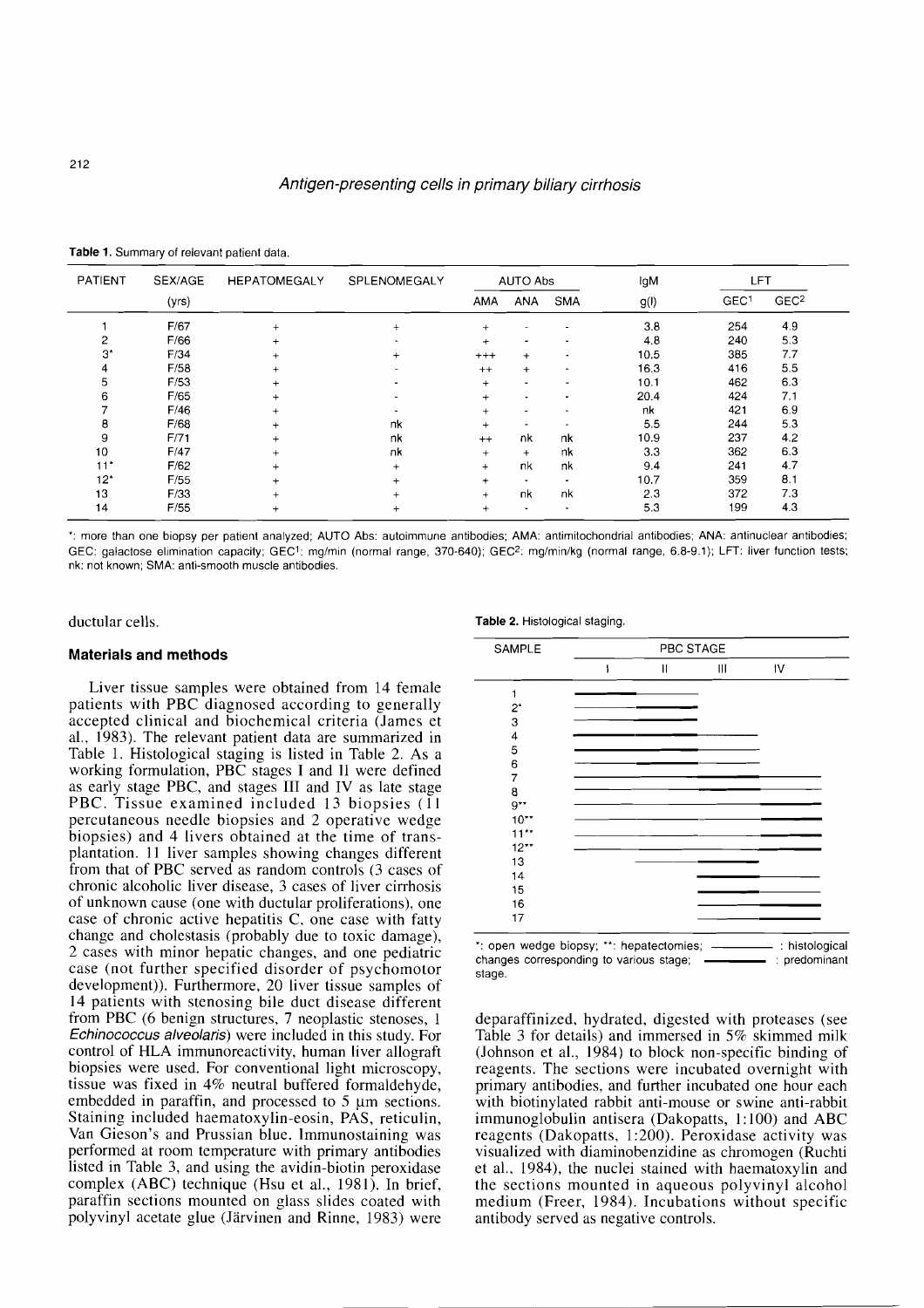### Spatial distribution of APCs with dendritic morphology

Cells with dendritic morphology (DCs) were  $S-100^+$ and  $HLA-DR<sup>+</sup>$  and reacted with the monoclonal antibody KiMlp (Table 3). DCs with this phenotype were found within the epithelial lining of septal and interlobular bile ducts in  $7/12$  (58%) cases with early stage PBC (Table 4). Bile ducts harbouring DCs were either surrounded by inflammatory cells, showed little or no evidence of inflammation, or were already damaged. Cases 13 to 17, corresponding to late stage PBC, did not show bile ducts in the biopsies.

S-100 protein showed a strong diffuse cytoplasmic and nuclear staining (Fig. 1), whereas the KiMlp antibody resulted in a strong granular cytoplasmic reaction. The cytoplasm of DCs was stained with HLA-<br>DR antibody similarly to KiMlp (Fig. 2).

DCs were also observed in small interlobular bile

**Results Results Results Table 3. Primary antibodies used in this study.** 

| <b>DESCRIPTION</b><br>OF ANTIBODY        | DILUTION           | <b>SOURCE</b>                        |
|------------------------------------------|--------------------|--------------------------------------|
| Monoclonal (mouse):                      |                    |                                      |
| L26 (CD20), B cells                      | 1:100 <sup>b</sup> | Dakopatts                            |
| UCHL1 (CD45R0), T cells                  | 1:50 <sup>b</sup>  | Dakopatts                            |
| Leu-7 (CD57), NK cells                   | undiluteda         | Becton Dickinson                     |
| KiB1p, follicular dendritic cells        | $1:800^a$          | Institute of Pathology,<br>Kiel. FRG |
| KiM1p, monocytes/macrophages             | 1:5000ª            | Institute of Pathology,<br>Kiel, FRG |
| HLA-DR, MHC class II antigen             | 1:50 <sup>b</sup>  | Dakopatts                            |
| CAM 5.2, cytokeratins 8, 18, 19          | undiluteda         | Becton Dickinson                     |
| $K_{\rm e}$ 19.1 cytokeratin 19          | 1:100ª             | Progen                               |
| Vimentin                                 | 1:10 <sup>b</sup>  | Dakopatts                            |
| Polyclonal (rabbit):                     |                    |                                      |
| Protein S-100                            | 1:200ª             | Dakopatts                            |
| 62-Microglobulin, MHC<br>class I antigen | $1:1000^a$         | Dakopatts                            |

<sup>a</sup>: protease digestion in 0.02% trypsin (Difco, Trypsin 1:250) at 37 °C for 10 minutes. <sup>b</sup>: no protease digestion.



Fig. 1. Intraepithelial localization of S-100 and KiMlp cells with dendritic morphology in septal bile ducts. A and C: KiMlp+ cells; B and D: S-100+ cells. KiMlp<sup>+</sup> cells show a distinct and granular reaction product and are usually located in basal parts of the epithelial lining. Note that cells with a similar morphology and immunophenotype are seen within the periductal infiltrate. S-100+ cells exhibit a diffuse cytoplasmic staining and may also express nuclear staining (D). The dendritic morphology is usually better visualized in 5-100 preparation. Immunostain. **X** 553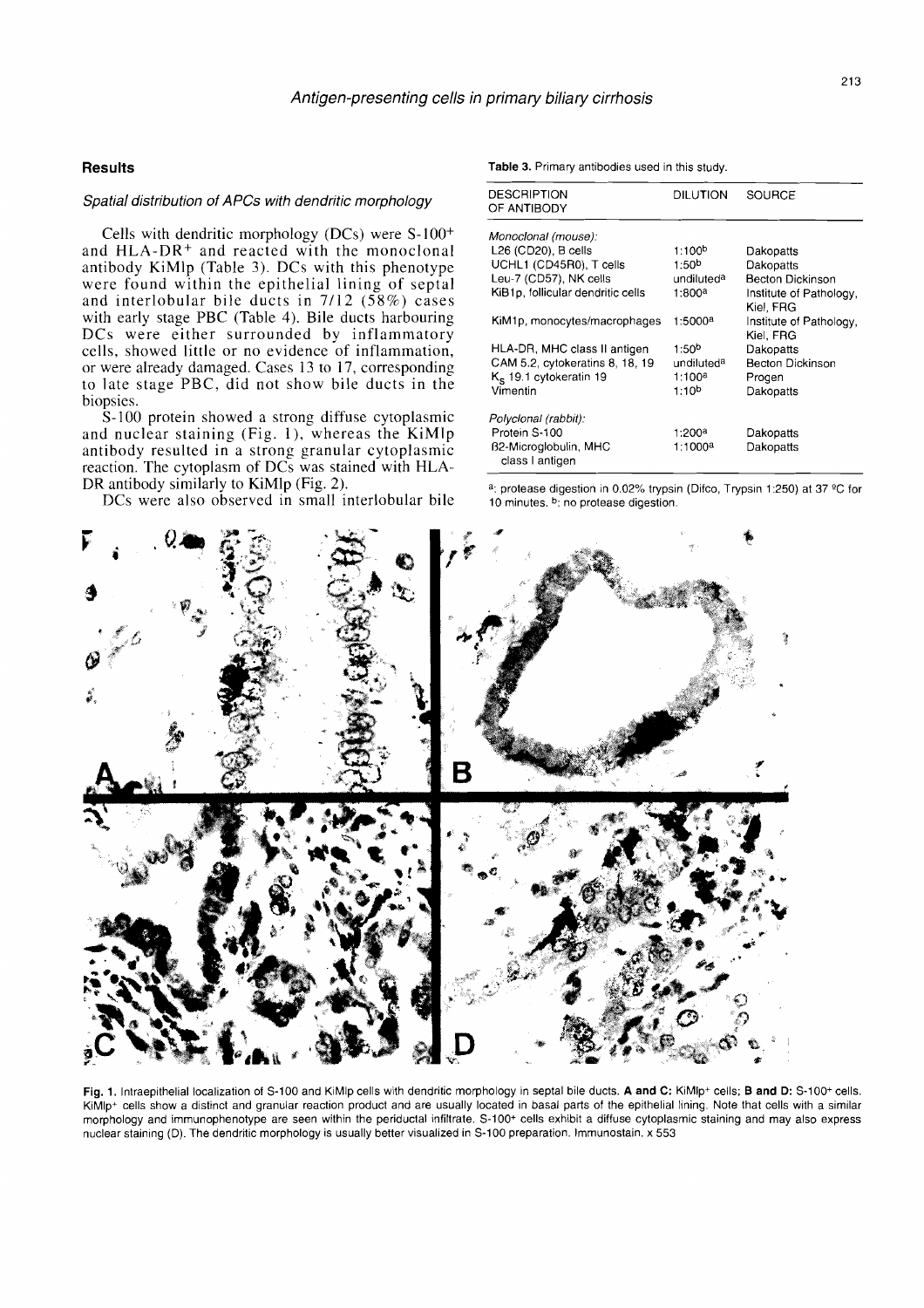ducts, even though their frequency was less in this duct category than in larger intermediate and in septal ducts. In contrast, DCs (S-100<sup>+</sup>, HLA-DR<sup>+,</sup> KiMlp<sup>+</sup>) were not found within the epithelial lining of ductular proliferations which start to occur in stage I1 (Scheuer, 1967; Sherlock, 1989), but were encountered in larger amounts in late stage PBC.

Only few DCs with the same immunophenotype were observed in the interstitium of portal tracts in early stage PBC, intermingled with an infiltrate mainly consisting of UCHL1-positive lymphocytes, and some  $KiMlp<sup>+</sup>$  and  $HLA-DR<sup>+</sup>$  cells of other than dendritic morphology (probably macrophages) were noted in portal tracts. In late stage PBC, the majority of APCs and macrophage-like cells were localized in areas of piecemeal necrosis.

Independent of the stage, some KiMlp+ and HLA-DR<sup>+</sup> cells with elongated, non-dendritic shape were found in a perivascular, subvenular, periductular and subcapsular distribution, (probably elongated forms of the macrophage system).

Very few dendritic cells (S-100<sup>+</sup>) were found in the portal tracts of control biopsies, but in none of them S-100+ cells were observed within bile duct epithelia or in the region of the limiting plate of either lobules or nodules. The quality of  $S-100$  staining was assessed on the basis of clear staining of nerves represented in biopsies or explants.



**Fig. 2.** lntraepithelial dendritic cells expresslng HLA-DR. **A.** Shows the epithelial lining of a septal bile duct and an intraepithelial DC with a strong granular cytoplasmic reaction product. Cells with a similar immunophenotype but localized within the epithelial lining of intermediate and small interlobular bile ducts are represented in **B.** Immunostain. x 553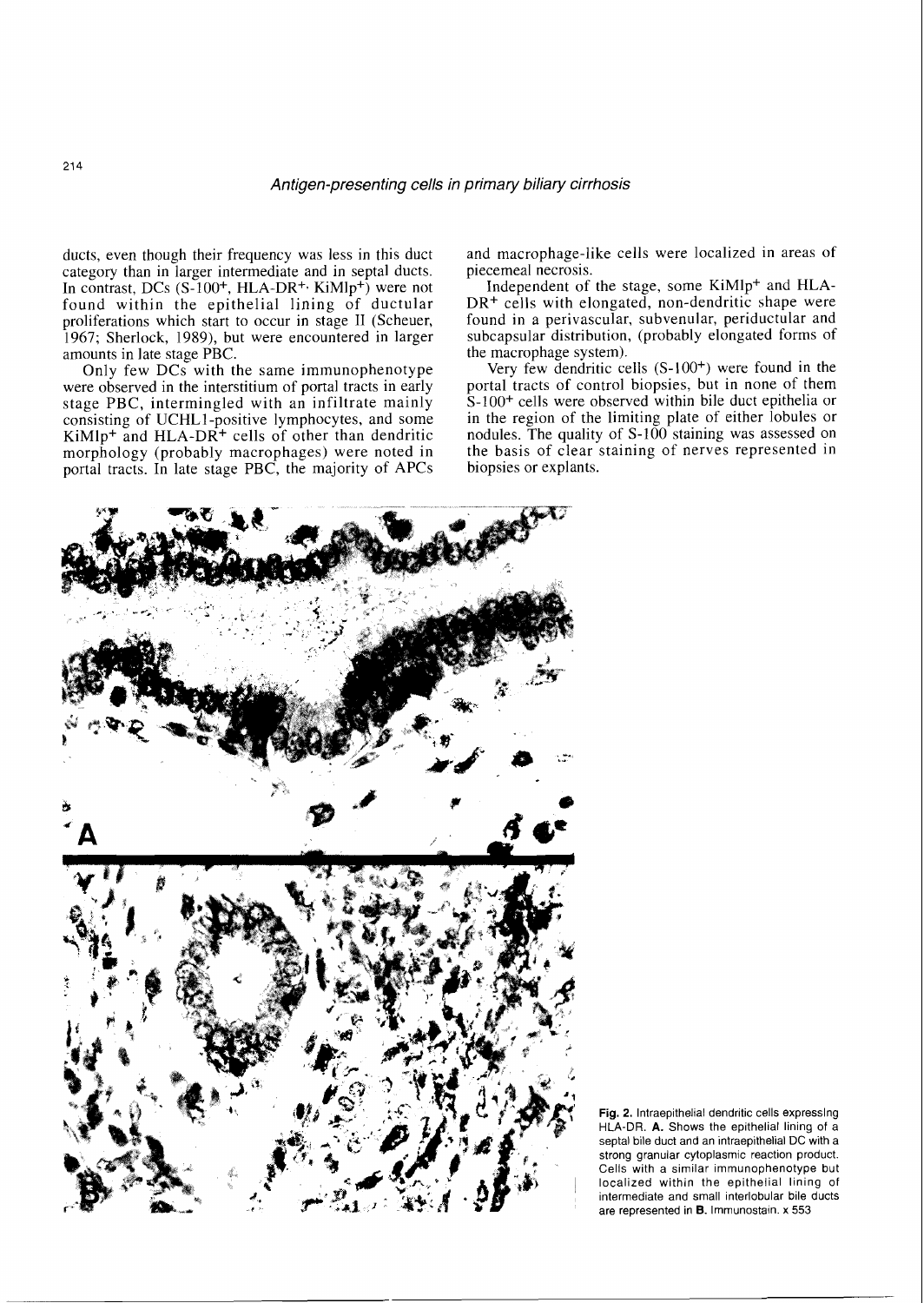# Expression patterns of HLA antigens

Beta-2-microglobulin (a component of HLA-A, B, C) was strongly expressed in the apical and lateral membranes. and weakly in the cytoplasm of cells of both uninvolved and already damaged bile ducts, and staining was variable in one and the same duct (Fig. *3).*  Interestingly, epithelia of ductular proliferations displayed beta-2-microglobulin thus staining in a similar way to interlobular bile ducts. Hepatocytes in lobular areas not involved by the disease were consistently negative for beta-2-microglobulin. Conversely, hepatocytes adjacent to inflamed portal tracts, and in particular in contact with piecemeal necroses, expressed the protein strongly in the cell membrane and weakly in the cytoplasm in 15/17 cases (88%). In one case with the most prominent cholestasis (case 12) expression of beta-2-microglobulin by hepatocytes appeared to be stronger in cholestatic pseudorosettes.

In contrast to beta-2-microglobulin, HLA-DR staining of biliary epithelia was found in involved ducts

Table **4.** Frequency and distribution of dendritic cells in bile duct epithelia.

| PATIENT  | DENDRITIC CELLS WITHIN BILE DUCT EPITHELIA |                |                |  |  |  |  |
|----------|--------------------------------------------|----------------|----------------|--|--|--|--|
|          | $S-100$                                    | KiMlp          | <b>HLA-DR</b>  |  |  |  |  |
|          | 0P                                         | $+P$           | $+P$           |  |  |  |  |
| 2        | $++^5$ , $+P$                              | $++^s$ , $+P$  | $+$ s, $+$ P   |  |  |  |  |
| 3        | $+P$                                       | $+P$           | $+P$           |  |  |  |  |
| 4        | 0P                                         | 0P             | ОP             |  |  |  |  |
| 5        | $++P$                                      | $+P$           | $+P$           |  |  |  |  |
| 6        | $+P$                                       | $+P$           | $+P$           |  |  |  |  |
| 7        | $+P$                                       | $++P$          | $++P$          |  |  |  |  |
| 8        | 0P                                         | $+P$           | OP             |  |  |  |  |
| 9        | O <sub>s</sub> b                           | $+$ s          | $+$ s          |  |  |  |  |
| 10       | $+++s$ , $+P$                              | $+++8$ , $+P$  | $++^5$ , $+^p$ |  |  |  |  |
| 11       | $+++8$ , $+P$                              | $+++8$ , $+P$  | $+++8$ , $+P$  |  |  |  |  |
| 12       | $+$ s                                      | $++^s$ , $+^p$ | $++^s$ +P      |  |  |  |  |
| 13-17    |                                            |                |                |  |  |  |  |
| Controls | 0                                          | 0              | 0              |  |  |  |  |

**S:** septal bile duct; **p:** portal bile duct; 0: no dendritic cell; +: very few dendritic cells; ++: few dendritic cells; +++: dendritic cells in many bile ducts; -: no septal or portal bile ducts.



Fig. 3. Expression of beta-2-microglobulin in bile duct epithelia. A. The beta-2-microglobulin staining of this involved bile duct is variably expressed, in that one component (at the top) shows a much stronger staining than the duct segment shown at the bottom. B. HLA-DR expression in corresponding, involved bile ducts. **C.** This already damaged duct shows a strong beta-2-microglobulin expression mainly at the cell periphery. D. HLA-DR expression in corresponding bile ducts. ABC peroxidase stain. x 350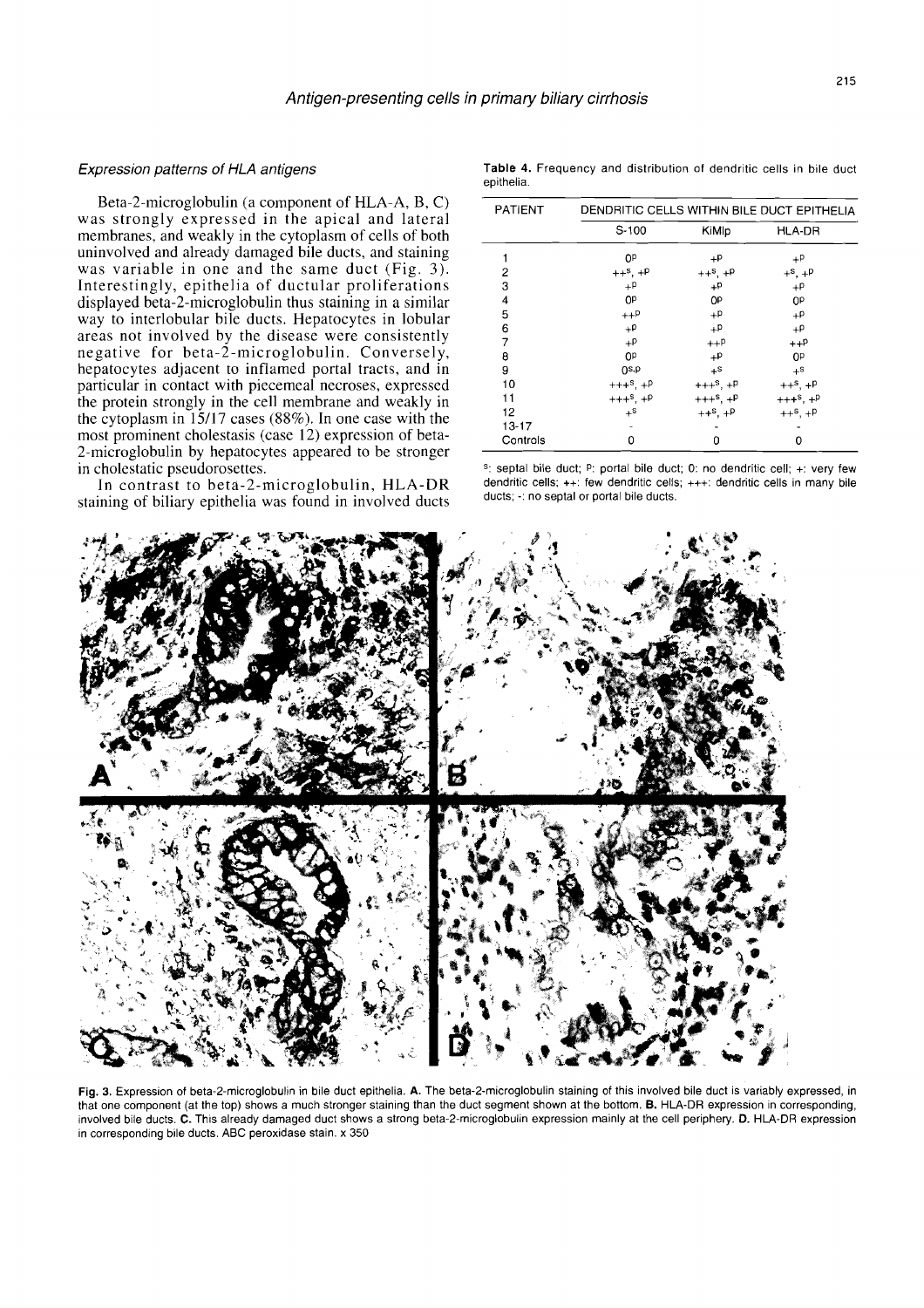# Antigen-presenting cells in primary biliary cirrhosis

| PATIENT   | <b>DCs</b> |            | HLA-DR     |             | HLA-ABC     |            | <b>VIMENTIN</b> |            |
|-----------|------------|------------|------------|-------------|-------------|------------|-----------------|------------|
|           | <b>BD</b>  | <b>NFD</b> | BD         | <b>NFD</b>  | BD.         | <b>NFD</b> | BD              | <b>NFD</b> |
|           | $+$        | 0          | $+$        | $\mathbf 0$ | $+$         | $+$        | 0               | 0          |
|           | $+$        | 0          | $0^{-+++}$ |             | $\ddot{}$   | $\ddot{}$  | 0               | $^{++}$    |
|           | $\ddot{}$  |            | $\Omega$   | C           | $\ddot{}$   | $\pm$      |                 | 0          |
|           | 0          |            | 0          |             | $\ddot{}$   | $\ddot{}$  |                 | 0          |
|           | $^{++}$    |            | $0^{-+++}$ |             | $^{+++++}$  | $\pm$      |                 | $^{++}$    |
|           | $+$        |            | $0 - +$    | 0           | $\ddot{}$   | $+$        |                 | $++$       |
|           | $\ddot{}$  |            | $0 - +$    | 0           | $^{***}$    | $+$        |                 | 0          |
|           | $\ddot{}$  |            | $0^{-+++}$ | 0           | $^{***}$    | $+$        |                 | $^{++}$    |
| 9         | $\ddot{}$  | n          | $0^{-+++}$ | 0           | $+$         | $+$        |                 | $++$       |
| 10        | $^{+++}$   |            | $0^{-+++}$ | 0           | $^{***}$    | $+$        |                 | $^{++}$    |
| 11        | $^{+++}$   | 0          | $0^{-+++}$ | 0           | $+ - + + +$ | $+$        |                 | $^{++}$    |
| 12        | $^{++}$    | 0          | $0 - +$    | 0           | $^{+}$      | $+$        |                 | $^{++}$    |
| $13 - 17$ | NF         | 0          | <b>NF</b>  | 0           | <b>NF</b>   |            | <b>NF</b>       | $^{++}$    |
| Controls  | 0          | <b>NF</b>  | 0          | <b>NF</b>   | $0 - +$     | <b>NF</b>  | 0               | <b>NF</b>  |

Table 5. Expression of HLA-DR, HLA-ABC, and vimentin in bile ducts (BD) and in newly-formed bile ducts (NFD) in relationship to the presence of dendritic intraepithelial cells.

0: no visible expression/no cells; +: weak expression/very few cells; ++: moderate expression/few cells; +++: strong expression/cells in many bile ducts; NF: not found.



**Fig.** 4. HLA-DR expression in epithelial areas of bile ducts populated by dendritic cells (DCs). **A.** Focal epithelial HLA-DR staining in a septal duct. In the vicinity of this labelled area one observes dense round cell infiltrates. B. This epithelial area is also infiltrated by DCs. ABC peroxidase stain. A: X 175. B: X 553

# 216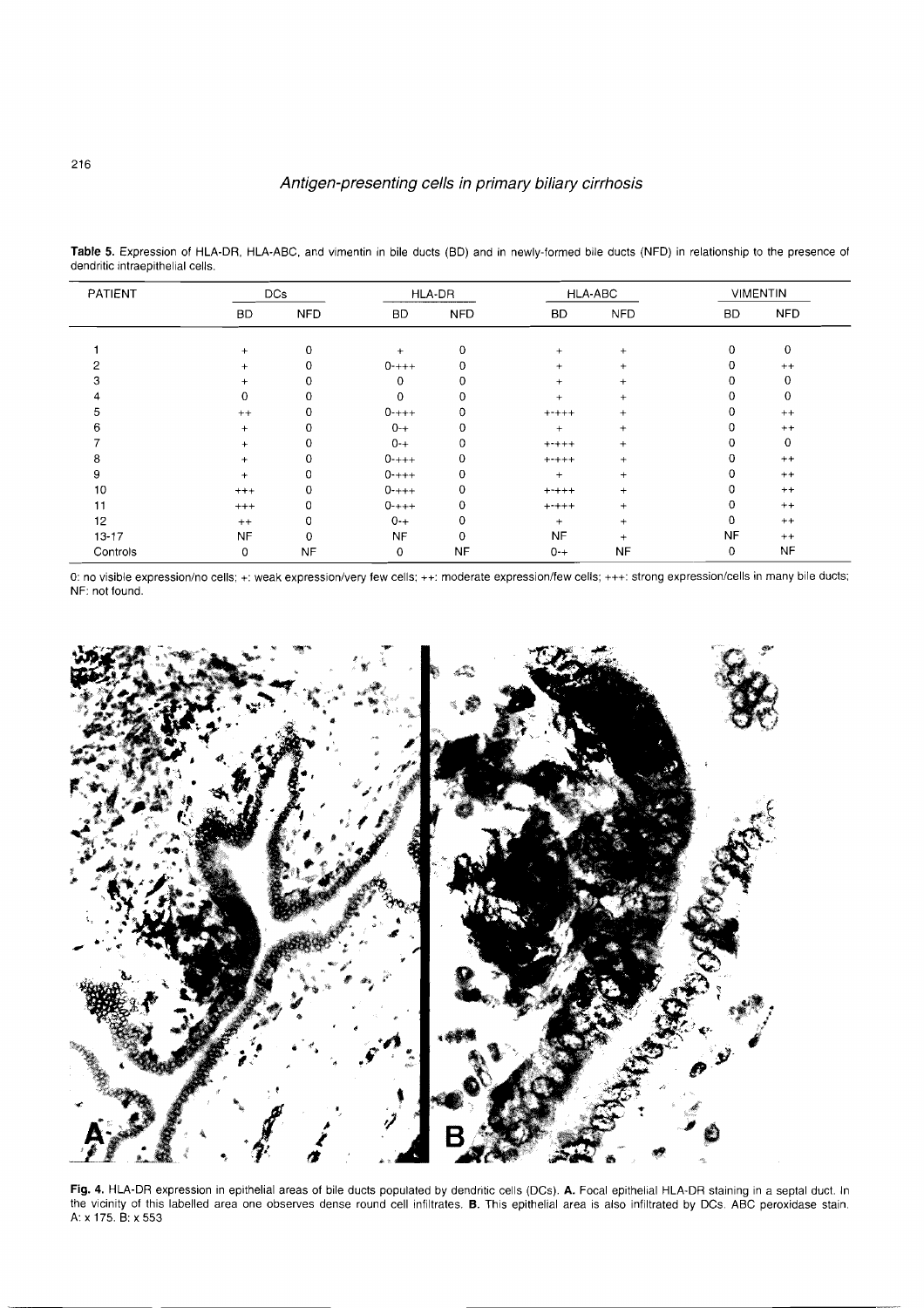only. Staining was found to vary between the cells of ducts in the same and in adjacent portal tracts (cases 1 to 12; Table 4), but HLA-DR expression was stronger in clearly damaged ducts, and was lacking in uninvolved ducts even if there was a massive lymphocytic infiltration of the respective portal tracts. In cases 1 and 2 and 5 to 12, but not in 3 and 4 (Table 4) bile ducts with intraepithelial HLA-DR+ DCs usually also expressed HLA-DR in the epithelial lining, thus producing  $\ll$ spots» of colocalization of two features (Fig. 4). However, in cases 3, 5, 7 and 8 (two early and two late PBCs) DCs  $(HLA-DR<sup>+</sup>)$  were visualized in ducts not showing epithelial HLA-DR staining, even though other duct segments in the same portal tract expressed patchy staining and were surrounded by rather dense round cell infiltrates (Fig. 4a).

HLA-DR expression was never observed in epithelia of ductular proliferations or in hepatocytes.

No HLA-DR expression was observed in any of the epithelial cells in non-OLT controls, but was visualized in OLT biopsies. Bile duct epithelia of control biopsies strongly stained for beta-2-microglobulin.

# Intermediate filament expression in ductular proliferations

As previously shown, epithelial cells of ductular proliferations gave a strong reaction with CAM 5.2 and CK 19 antibodies in all cases examined (Fig. 5). In contrast to septal and interlobular bile ducts ductular proliferations expressed both cytokeratins and vimentin, the latter being observed in  $13/17$  cases (76%; Fig. 5). In the control group with bile duct disease not related to PBC. vimentin-positive ductulus were found in 9/13 samples analyzed.

# **Discussion**

The first aim of the present study was to address the question as to whether the tissual distribution of antigenpresenting cells (APCs; McKenzie et al., 1989: King and Katz. 1990) in the liver of patients with PBC changes as a function of the progression of disease. APCs with a dendritic morphology have previously been reported to occur inside the bile duct profiles in PBC (Demetris et



Fig. 5. Immunophenotypic characters of newly formed bile ducts (NFBs; ductular proliferations). A. Expresssion of beta-2-microglobulin by NFBs. B, C. Strong cytokeratin expression by NFBs (B: CAM 5.2; C: CK19). D. Focal cytoplasmic expression of vimentin by NFBs. Note that periportal hepatocytes in part express beta-2 microglobulin (A). ABC peroxidase stain. A: x 350; B: x 350; C: x 350: D: x 553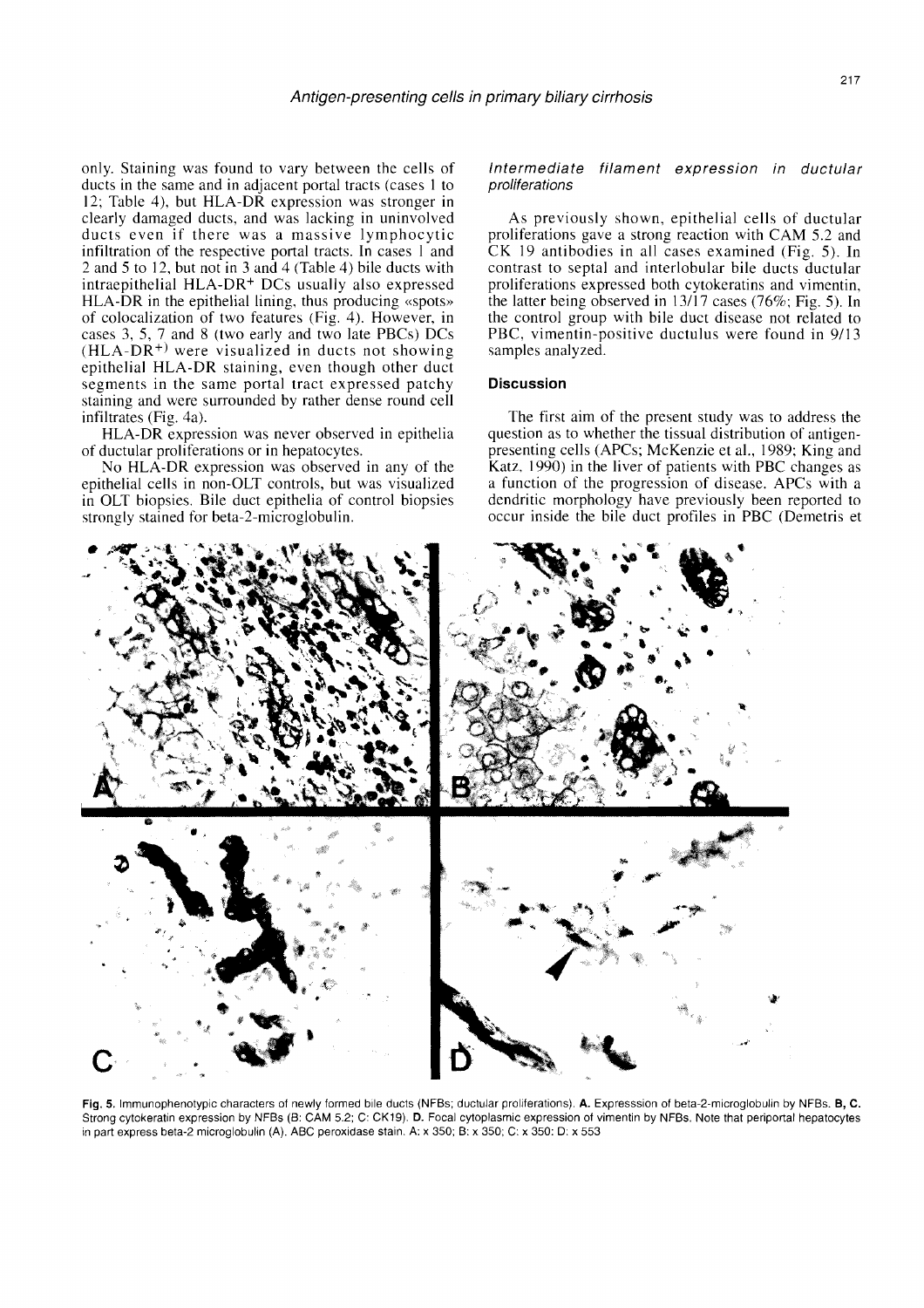al., 1989). as have other accessory cells of the immune response; in particular, macrophages (Tobe, 1982; Tobe et al., 1982). It is, however, not yet clear if accumulation of APCs in PBC represents a phenomenon occurring throughout all stages of this disease, or rather represents a transient feature characteristic of initial phases of PBC. Theoretically, accessory cells accomplishing antigen presentation to effector lymphocytes may require their presence in the acquisition phase of immune reactions only.

In the present investigation, 58% of cases with early stage PBC exhibited cells with a dendritic morphology (dendritic cells, DCs) within the epithelia of interlobular and septal bile ducts. As reported in previous studies, these cells express HLA-DR and S-100 protein and are regarded as APCs (Hart and Fabre, 1981; Bardadin and Desmet, 1984; Van den Oord et al., 1986; Prickett et al.. 1988: Demetris et al., 1989), and may adhere at sites of antigen delivery due to expression of ICAM-1 by bile duct cells (Adams et al., 1991). Interestingly, DCs were also stained with the monoclonal antibody KiMlp which is directed against antigen(s) expressed by cells of the monocyte/macrophage lineage (Radzun et al., 1991; Hansmann et al., 1992). Although dendritic accessory cells showed no reactivity with this antibody in its original description, we observed a reaction with DCs, probably due to the longer treatment of paraffin sections with protease, and the quality of staining was more closer to that obtained with anti-HLA-DR than that with anti-S- 100 protein.

There is a correlation between the presence of DCs/APCs within bile duct epithelia and the expression of MHC products (Benacerraf, 1981) by the biliary epithelial cells. HLA-DR (MHC-class 11) antigens, which serve as fundamental recognition and restriction elements for CD 4+ T lymphocytes in immune responses (Biddison and Shaw, 1989), were expressed in bile duct cells in 10/12 samples of early stage PBC, and staining was observed in involved ducts only, both in infiltrated but not yet damaged, and in damaged bile ducts, and the most marked staining was seen in the latter, a finding not reported in previous studies (Ballardini et al., 1984; Van den Oord et al., 1986; Barbatis et al., 1987; Spengler et al., 1988). In one of the previous investigations, HLA-DR expression could not be demonstrated in stage I and stage I1 PBC (Shimizu et al., 1986). In contrast to other observations (Van den Oord et al., 1986), we noted a heterogeneous expression of MHC antigens in 4/12 cases where some ducts lacked HLA-DR expression or showed enhanced display of beta-2-microglobulin even though, in the same portal tracts, other duct epithelia were HLA-DR<sup>+</sup> and were surrounded by dense infiltrates. Interestingly, APCs were observed in some of the bile ducts which were HLA-DR-, but generally they were found in higher numbers in HLA-DR<sup>+</sup> epithelia. These findings support, in accordance with a recent study (Nakanuma and Kono, 1991), the hypothesis that the biliary epithelial cells are at first altered in a still unknown way, express MHC antigens, and then fall victim to an immune attack. In contrast to former results (Nakanuma and Kono, 1991) we can show that there appears to be a correlation between ductal HLA-DR expression and intraepithelial accumulation of HLA- $DR<sup>+</sup>$  APC<sub>s</sub>, and that both duct alterations and immune reactions are heterogeneous in space and time.

In contrast to bile ducts, APCs were not observed within the epithelial lining of ductular proliferations, which increase in amount as a function of disease progression. Ductular epithelia expressed beta-2 microglobulin similarly to interlobular bile ducts, but not HLA-DR. The lack of APC trapping in these structures may be related to an expression pattern of MHC products different from that of bile ducts, or to other differences which may be associated with lack of antigen expression. In this context, our finding that proliferated ductules express vimentin, in addition to typical cytokeratins. is of interest. Expression of vimentin in small bile ducts has been described in rats (Milani et al., 1989) and in some human hepatobiliary diseases (Nakanuma and Kono, 1992), as in our control group of non-PBC biliary diseases. Theoretically, vimentin expression may indicate ductular proliferation, remodelling, and/or a decrease in cellular differentiation (Shah and Gerber, 1989). During early embryonic development some cell types may show a transient expression of vimentin together with the constitutive tissue-specific intermediate filaments (Virtanen et al., 1985). Ductular proliferations consist of less differentiated cells, but the mechanisms of their production are still not well understood (Van Eyken et al., 1988; Uchikosi et al., 1992).

In late stage PBC. APCs are predominantly located in peripheral parts of portal tracts and within piecemeal necroses, in addition to previously described HLA-DR+ spindle cells (Barbatis et al., 1981). This distribution pattern of APCs may have several explanations. Firstly, their accumulation at the parenchyma1 border, together with KiMlp<sup>+</sup> macrophages, may represent a reaction to lobular damage secondary to bile duct destruction, i.e. not directly linked to an autoimmune mechanism. It is the current view that late changes in PBC are most likely related to the effects of chronic obstructive cholestasis on hepatocytes and ducts/ductules, with subsequent biliary piecemeal necrosis and formation of fibrous septa (Nakanuma et al., 1990; Nakanuma, 1991). Cholestasis leading to cell damage also appears to exert an influence on HLA expression. Normal hepatocytes express few class I and no class I1 molecules (Franco et al.. 1988; Bumgardner et al., 1989, 1990: Lobo-Yeo et al., 1990; Lindor, 1992), but it has been shown that hepatocytes can stimulate allospecific cytolytic T lymphocytes (So et al.. 1987). Increased class I expression has been noted in several inflammatory liver diseases (Nagafuchi et al., 1985; Fukusato et al., 1986; So et al.. 1987; Steinhoff et al., 1988) and here may be related to cholestasis (Innes et al., 1988; Arvieux et al., 1990; Calmus et al., 1990, 1992; Hillaire et al., 1991; Beuers et al., 1992; Lindor, 1992). Class I molecule expression by hepatocytes, as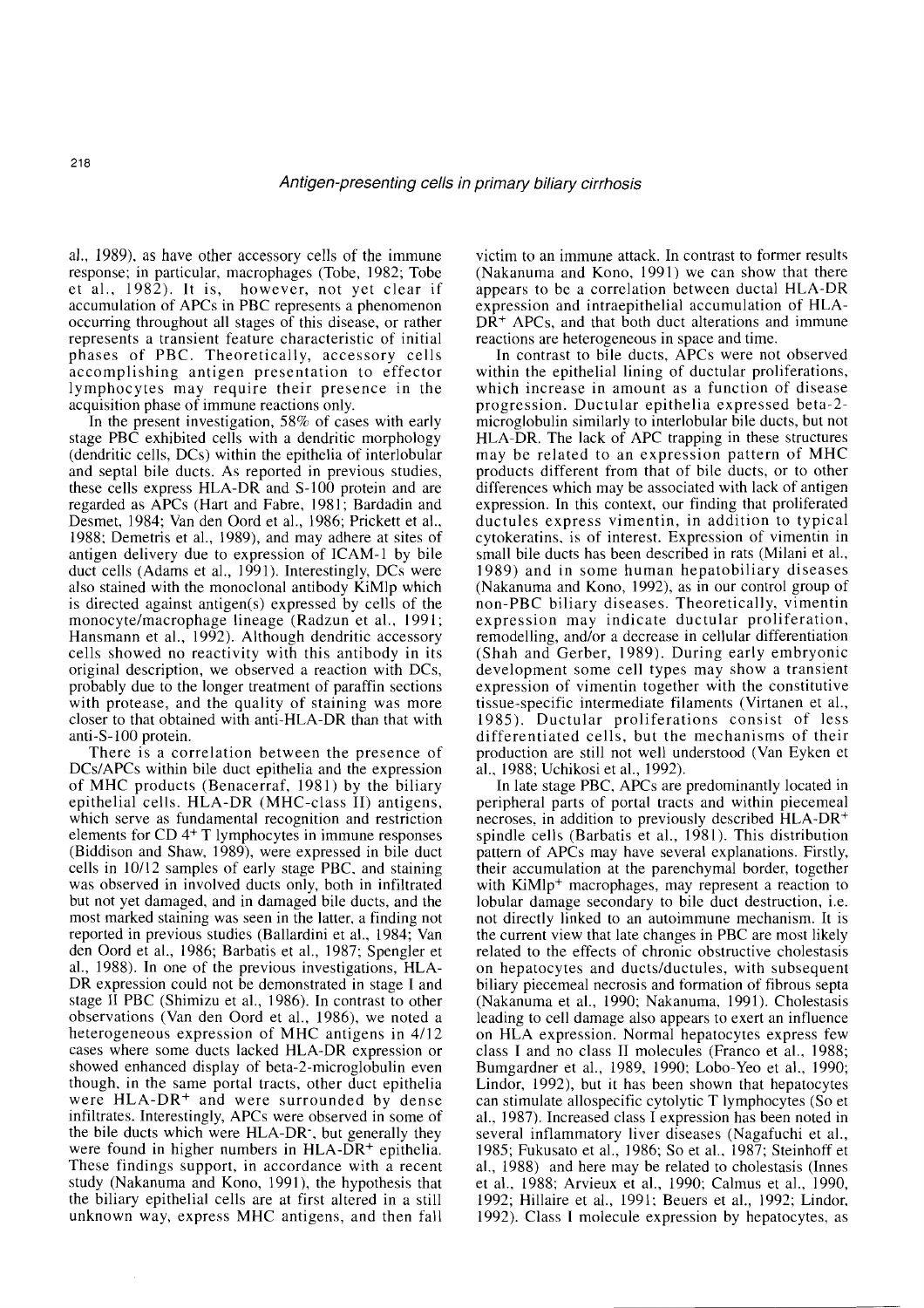seen in the present study, and induced by cholestasis may be of importance insofar as it has been shown that cells expressing MHC I are tolerogenic rather than immunogenic (Goeken, 1984; Baird et al., 1988; Arvieux et al., 1993). Thus, immunogenicity of hepatic parenchyma may be modified in cases of cholestasis (PBC included), and class I molecule expression could favour a state of tolerance (Arvieux et al., 1993). On the other hand, it is worth noting that, in the present study, class I expression by hepatocytes was seen in areas adjacent to piecemeal necrosis only, i.e. at sites where APCs had also accumulated. We assume that, in late stage PBC, autoimmune reactions may also take place at the lobular periphery, inducing the morphological pattern of chronic active hepatitis, which is a wellknown change in PBC.

In conclusion, the present results indicate that: 1) APC distribution in PBC may change as a function of time and stage of disease; 2) ductules and their proliferations may not represent a target of immune attack, because no APC accumulation and no HLA-DR expression is found in these structures, and this may be related to an immature phenotype with vimentin expression; and 3) HLA expression in bile ducts appears to be heterogeneous, representing one mechanism why bile duct lesions in PBC do not occur in a synchronous way.

Acknowledgements. We thank Dr. M.-L. Hansmann, Institute of Pathology, Kiel (FRG) for the kind gift of antibodies KiBlp and KiMlp. The technical help of Miss M. Kilchenmann is gratefully acknowledged, and we express our gratitude to Mrs. E. Müller for the secretarial work.

#### **References**

- Adams D.H., Hubscher S.G. and Shaw J. (1991). Increased expression of ICAM-I in bile ducts in primary biliary cirrhosis and primary sclerosing cholangitis. Hepatology 14, 426-432.
- Arvieux C., Calmus Y., Gane P., Rouger P., Nordlinger B. and Poupon R. (1990). Quantitation and modulation of major histocompatibility complex (MHC) expression: The effect of cholestasis and immunosuppressive drugs. J. Hepatol. 11, S2.
- Arvieux C., Calmus Y., Gane P., Legendre C., Mariani P., Delelo R., Poupon R. and Nordlinger B. (1993). lmmunogenicity of rat hepatocytes in vivo: effect of cholestasis-induced changes in major histocompatibility complex expression. J. Hepatol. 18, 335-341.
- Baird M.A., Munn S.R. and Heslop B.F. (1988). lmmunosuppressive activity of class I antigens in the absence of antigen-presenting cells that are MHC compatible with the host. Transplantation 46, 105-108.
- Ballardini G., Mirakian R., Bianchi F.B., Pisi E., Doniach D. and Bottazo G.F. (1984). Aberrant expression of HLA-DR antigens on bile duct epithelium in primary biliary cirrhosis: relevance to pathogenesis. Lancet 2, 10011-10013.
- Barbatis C., Woods J. and Morton J.A. (1981). lmmunocytochemical analysis of HLA (A,B,C) antigens in liver disease using a monoclonal antibody. Gut 22, 985-991.
- Barbatis C., Kelly P., Grevenson J., Heryet A. and MC Gee J.O.D. (1987). lmmunocytochemical analysis of HLA class II (DR) antigens

in liver disease in man. J. Clin. Pathol. 40, 879-884.

- Bardadin K.A. and Desmet V.J. (1984). lnterdigitating and dendritic reticulum cells in chronic active hepatitis. Histopathology 8, 657-667.
- Benacerraf B. (1981). Role of MHC gene products in immune regulation. Science 212, 1229-1238.
- Beuers U., Spengler U. and Kruis W. (1992). Ursodeoxycholic acid for treatment of primary sclerosing cholangitis: a placebocontrolled trial. Henatology 16, 707-714
- Biddison W.E. and Shaw S. (1989). CD4 expression and function in HLA class Il-specific T cells. Immunol. Rev. 109, 5-15.
- Bumgardner G.L., Chen S. and Hoffman R. (1989). Afferent and efferent pathways in T cell responses to MHC class I+, Il-hepatocytes. Transplantation 47, 163-170.
- Bumgardner G.L., Matas A.J. and Chen S. (1990). Comparison of in vivo and in vitro immune response to purified hepatocytes. Transplantation 49, 429-436.
- Calmus Z., Gane P., Rouger P. and Poupon R. (1990). Hepatic expression of class I and class II major histocompatibility complex molecules in primary biliary cirrhosis: effect of ursodeoxycholic acid. Hepatology 11, 12-15.
- Calmus Y., Arvieux C., Gane P., Boucher E., Nordlinger B., Rouger P. and Poupon R. (1 992). Cholestasis induces major histocompatibility complex class I expression in hepatocytes. Gastroenterology 102, 1371-1 377.
- Demetris J.A., Sever C., Kakizoe S., Oguma S., Starzl E.T. and Jaffe R. (1989). 5-100 protein-positive dendritic cells in primary biliary cirrhosis and other inflammatory liver diseases. Am. J. Pathol. 134, 741 -747.
- Franco A., Barnaba V., Natali P., Balsano C., Musaca A. and Balsano F. (1988). Expression of class I and class II major histocompatibility complex antigens on human hepatocytes. Hepatology 8, 449-454.
- Fregeau D.R., Roche T.E., Davis P.A., Coppel R. and Gershwin M.E. (1990). Primary biliary cirrhosis. Inhibition of pyruvate dehydrogenase complex activity by autoantibodies specific for Elalpha, a non-lipoic acid containing mitochondrial enzyme. J. Immunol. 144, 1671-1676.
- Freer S.M. (1984). A permanent wet-mount for fluorescent microscopy of surface stained lymphoid cells. J. Immunol. Methods 66, 187-188.
- Fukusato T., Gerber M.A., Thung S.N., Ferrone S. and Schaffner F. (1986). Expression of HLA class I antigens on hepatocytes in liver disease. Am. J. Pathol. 123, 264-270.
- Goeken N. (1984). Human suppressor cell induction in vitro: preferential activation by class I MHC antigen. J. Immunol. 132, 2291-2293.
- Hansmann M.L., Kikuchi M., Wacker H.H., Radzun H.J., Nathwani B.N., Hesse K. and Parwaresch M.R. (1992). lmmunohistochemical monitoring of plasmacytoid cells in lymph node sections of Kikuchi-Fujimoto disease by a new pan-macrophage antibody Ki-M1P. Hum. Pathol. 23, 676-680.
- Hart D.N.J. and Fabre J.W. (1981). Demonstration and characterization of la-positive dendritic cells in the interstitial connective tissues of rat heart and other tissues, but not brain. J. Exp. Med. 154, 347-361.
- Hillaire S., Calmus Y. and Boucher E. (1991). Bile acids modulate hepatocyte HLA class I expression in human hepatocytes by a transcriptional mechanism (Abstract). Hepatology 14, A99.
- Hsu S.M., Raine L. and Fanger H. (1981). Use of avidin-biotinperoxidase complex (ABC) in immunoperoxidase techniques: a comparison between ABC and unlabeled (PAP) procedures. J. Histochem. Cytochem. 29, 577-580.
- lnnes G.K., Nagafuchi Y., Fuller B.J. and Hobbs K.E.F. (1988).